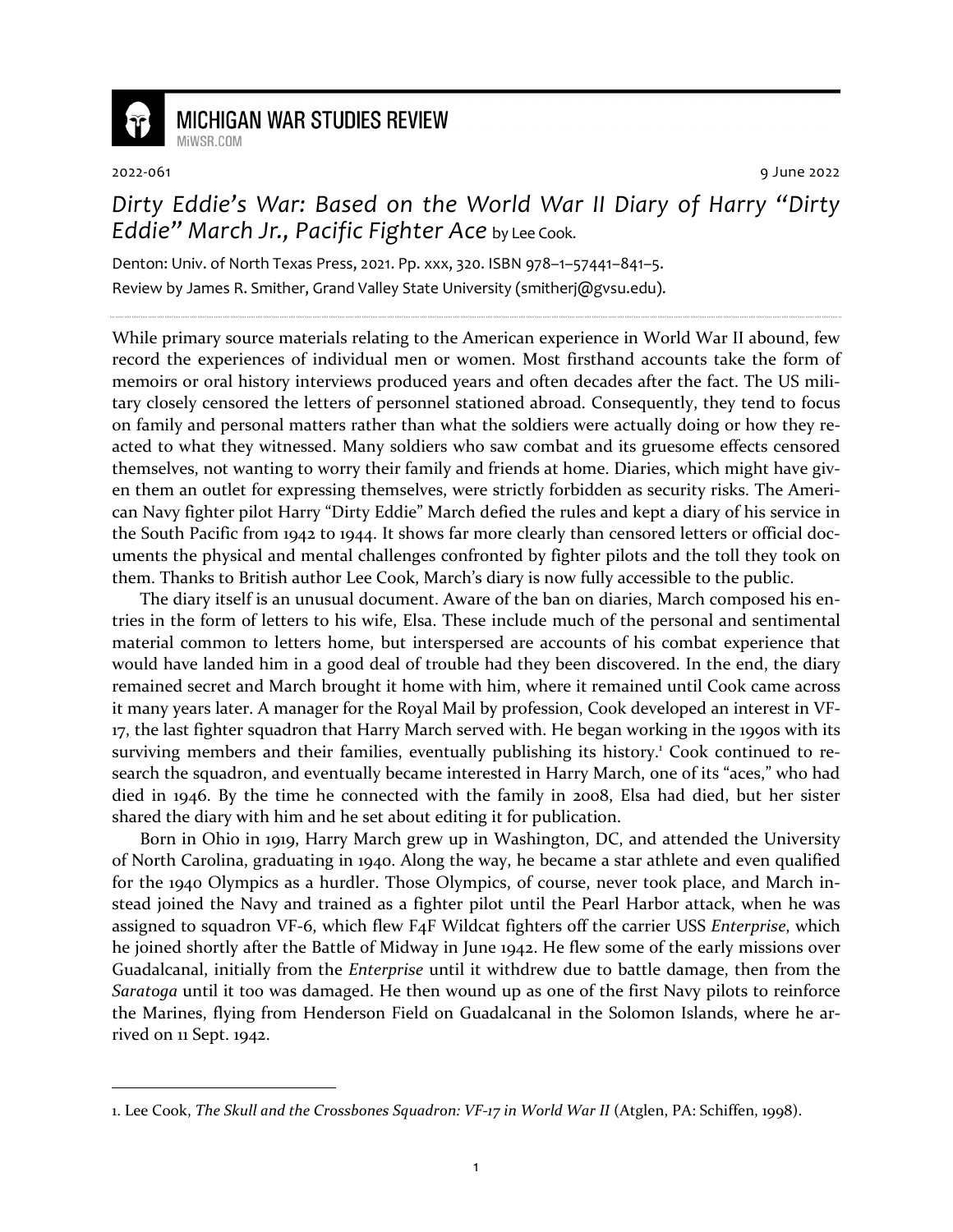Life in the "Cactus<sup>2</sup> Air Force" came as something of a shock to the former carrier pilots. The American toehold on the island was tenuous and the airfield and surrounding installations came under regular bombardment from land, sea, and air. There were Japanese army attacks and infiltrators periodically threatened the airfield. Accommodations were primitive, supplies short, and disease, mud, and heat made day-to-day functioning a challenge, quite apart from having to fly missions against the Japanese, who at this stage of the war often outnumbered them in the air. Men responded to these stresses in various ways. March seldom bothered to bathe or shave, which led another pilot to call him "Dirty Eddie." The nickname stuck and he took pride in, even though his "dirty" period lasted only a couple of weeks. Losses of men and aircraft were high, and the remaining pilots were soon in no shape to continue. March was rotated to the rear after less than a month on Guadalcanal. His diary entry of 6 Oct. 1942 indicates why this was necessary:

None of that nerve-racking waiting between 1015–1400 to wonder whether or not Tojo is coming and if he comes, to wonder whether or not you were going to get it that day. That's where it got me toward the last, honey. After "Dutch" went, I began to get too jumpy and started to think that maybe I wouldn't come back from one of the hops. When a man gets to feeling like that, he's no longer any good as a combat flyer. Gee, I tried to fight that feeling off, but all I could see was Bill crashing and those two Zeros jumping "Dutch." Darling, things are getting tough up at Cactus. An enemy fleet of three cruisers, seven cans [destroyers] and two transports are heading that way. If the big boys don't hurry up and realize that some help is needed there, it'll fall. Those flyers can't possibly last more than a week longer. (77)

Real letters, of course, could never say such things. Much like combat infantry or bomber crews, fighter pilots had their limits.

The overall situation was less grim than March made it out to be. The Japanese attacks on Guadalcanal peaked in October, but the "big boys" had provided just enough support to enable the Marines to hold their positions; soon Marine and Army forces were on the offensive and the Americans gradually achieved both air and naval superiority in the Solomons. Meanwhile, Harry March went back home on leave and then joined a new squadron, VF-24, assigned to the new light carrier, USS *Belleau Wood.* While training with the squadron, March did some publicity work for the Navy, and at one point gave a radio interview about being a fighter pilot. Cook located a transcript of that interview, which he includes in the book (104–111). Here, of course, March paints a brighter picture of the situation, praising the fighting ability of the Marines and the virtues of the Grumman Wildcat and the training that US pilots received; he insists he wanted to return to action as soon as possible to support his buddies.

Return he did, flying F6F Hellcats off the *Belleau Wood* and participating in attacks on Tarawa Atoll in the Gilbert Islands in September 1943. He then transferred to another squadron, VF-17, where some of his old friends were serving. Flying F<sub>4</sub>U Corsairs from different bases in the Solomons and on New Britain, the new squadron compiled an excellent record and helped to drive the Japanese from the skies in the region by early 1944. March had done his job, helping along less experienced pilots, but he was showing the strains of flying regular patrols. One by one, the surviving veteran pilots were rotated home, and March served out the war training fighter pilots. He remained in the Navy after the war, only to die from a sudden attack of pneumonia in 1946.

Most of the information provided in *Dirty Eddie's War* will not surprise readers familiar with the war in the South Pacific, but the immediacy of the material sets it apart from most other ac-

<sup>2.</sup> A code name for Guadalcanal.